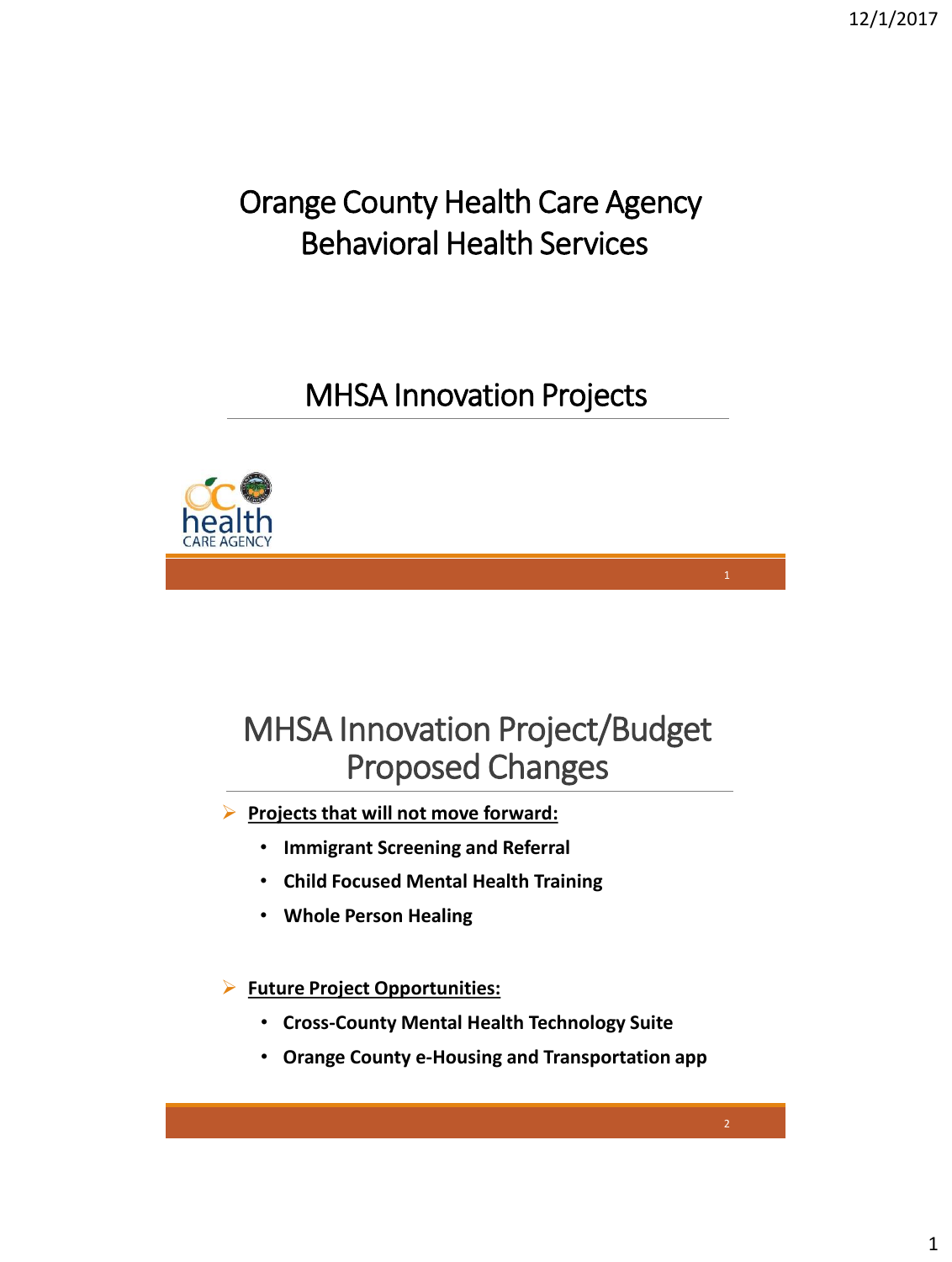## Limitation of Innovation Funds

#### **Innovation funds cannot be spent without prior approval from the MHSOAC**

- Each Innovation project idea and proposed budget must be approved by the MHSOAC
- The MHSOAC requires that the County Board of Supervisors first approves the project proposal before it is presented to the MHSOAC
- Unspent Innovation dollars cannot be added to existing projects, unless the request is first presented to and approved by the MHSOAC
- Unspent Innovation dollars cannot be moved to a different MHSA component (e.g., PEI, CSS)

## MHSA Innovation Reversion

#### **From FY 2007-08 through FY 2013-14, the State has preliminarily identified \$9,778,651\* subject to reversion**

- Per AB 114, counties have a one-time opportunity to submit Innovation project proposal(s) using these dollars
- Proposals must be approved by the MHSOAC and received by the State as part of the county's MHSA Three-Year Program and Expenditure Plan or MHSA Annual Update by June 30, 2018 to qualify
- Any unspent funds as of July 1, 2020 will revert to the State for reallocation to other counties

\*AB 114 refers to FY 2007-08 through FY 2014-15, but at present the State has only identified funds through FY 2013-14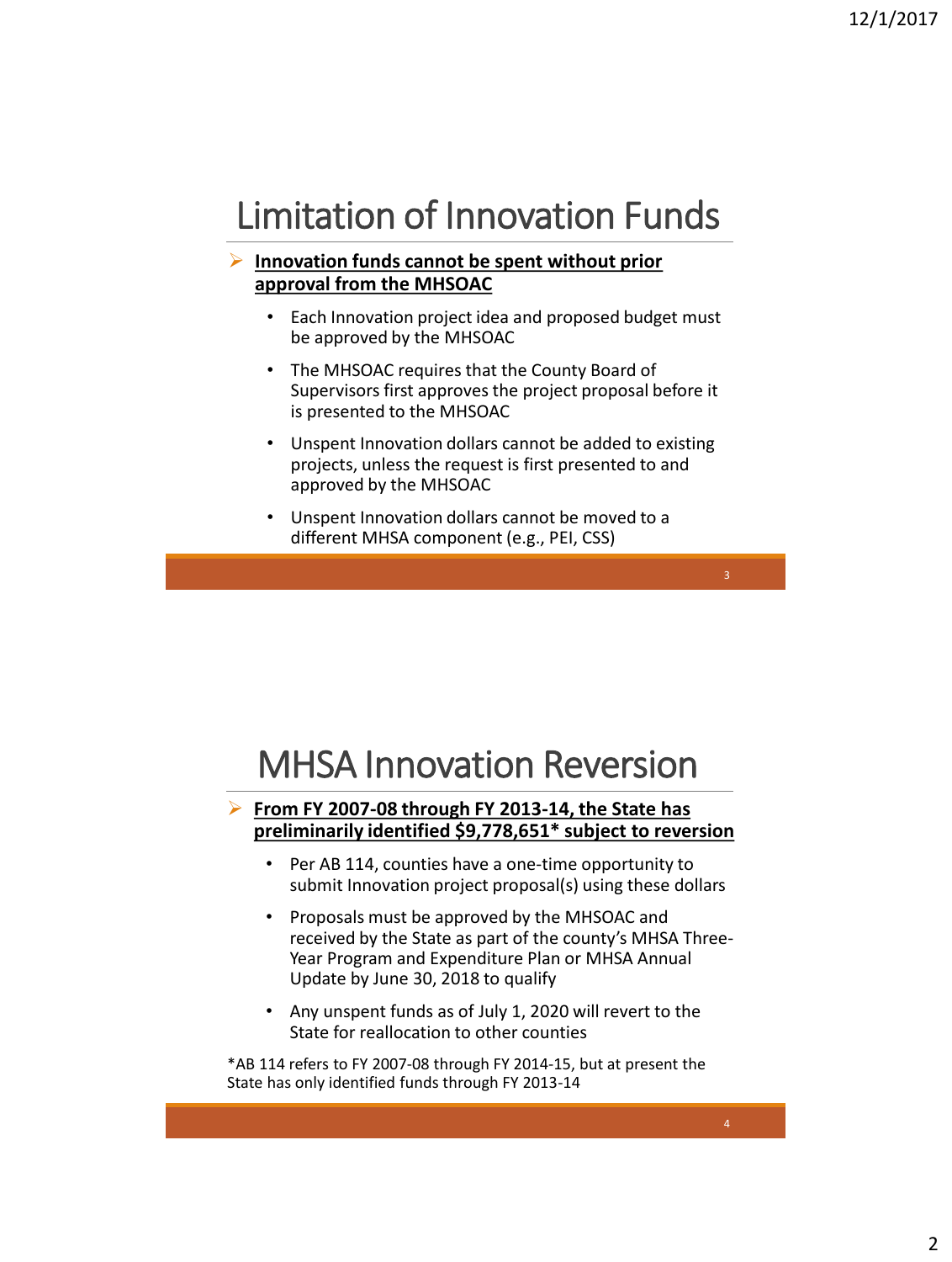## MHSA Innovation Reversion Summary

| FY in which Currently Unspent<br><b>INN Funds Were Received</b> | <b>Amount Subject to</b><br><b>Reversion</b> | if Not Spent By |
|-----------------------------------------------------------------|----------------------------------------------|-----------------|
| FY 08/09 through FY13//14                                       | \$9,778,651 *                                | June 30, 2020   |
| FY 14/15                                                        | \$4,447,318                                  | June 30, 2017   |
| FY 15/16                                                        | \$3,796,951 *                                | June 30, 2018   |
| <b>GRAND TOTAL</b>                                              | \$18,022,920                                 |                 |
| <b>TOTAL STILL AVAILABLE FOR</b><br><b>POTENTIAL FUTURE USE</b> | \$13,575,602 *                               |                 |

**\* These dollars are still available for use as long as they are expended by the "Spent By" date.**

### Mental Health Technology Suite

- **Technology Suite Components:**
	- **3 apps**
	- **Strategic Approach to Access the Tech Suite**

#### **Three Apps:**

- **1. 24/7 Peer chat and support services delivered by trained peer staff**
- **2. Manualized interventions delivered by an avatar**
	- **e.g., mindfulness exercises, CBT, dialectical behavior interventions**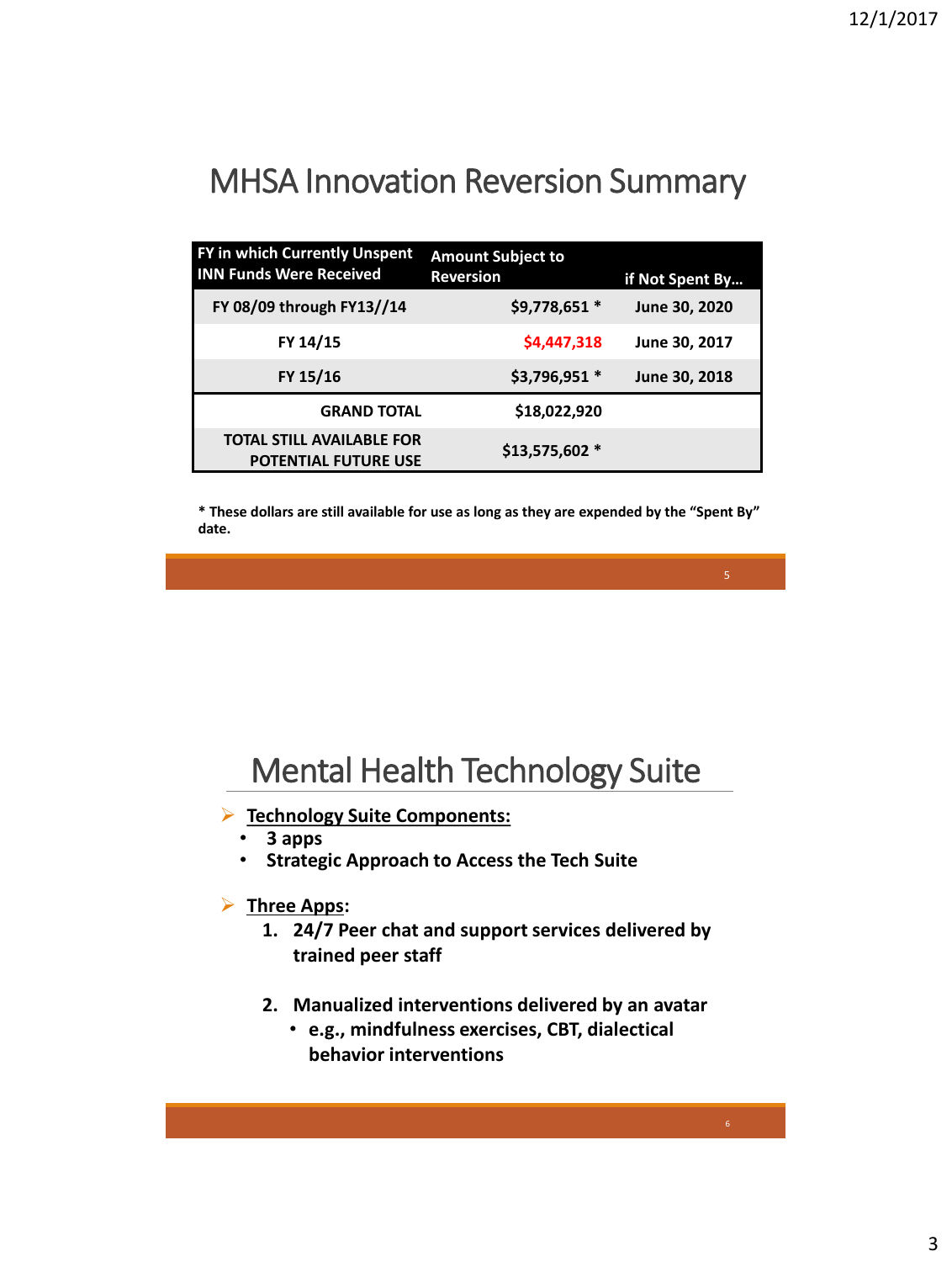### Mental Health Technology Suite

- **3. Digital phenotyping using passive data from mobile phones that is used to engage, educate and/or suggest behavioral activation strategies to users via pop-up or chat functionality**
	- *Digital phenotyping* **= identifying a user's smartphone habits**
	- *Passive data:* **e.g., length of calls, steps walked, apps used, etc.**

7

### Mental Health Technology Suite

- **Strategic Approach to Access the Tech Suite:**
	- **Promote use of apps through marketing and outreach/engagement in:**
		- **school systems**
		- **mental health organizations**
		- **psychiatric emergency and inpatient settings**
		- **public locations (e.g., libraries, parks)**
	- **Engage users through social media**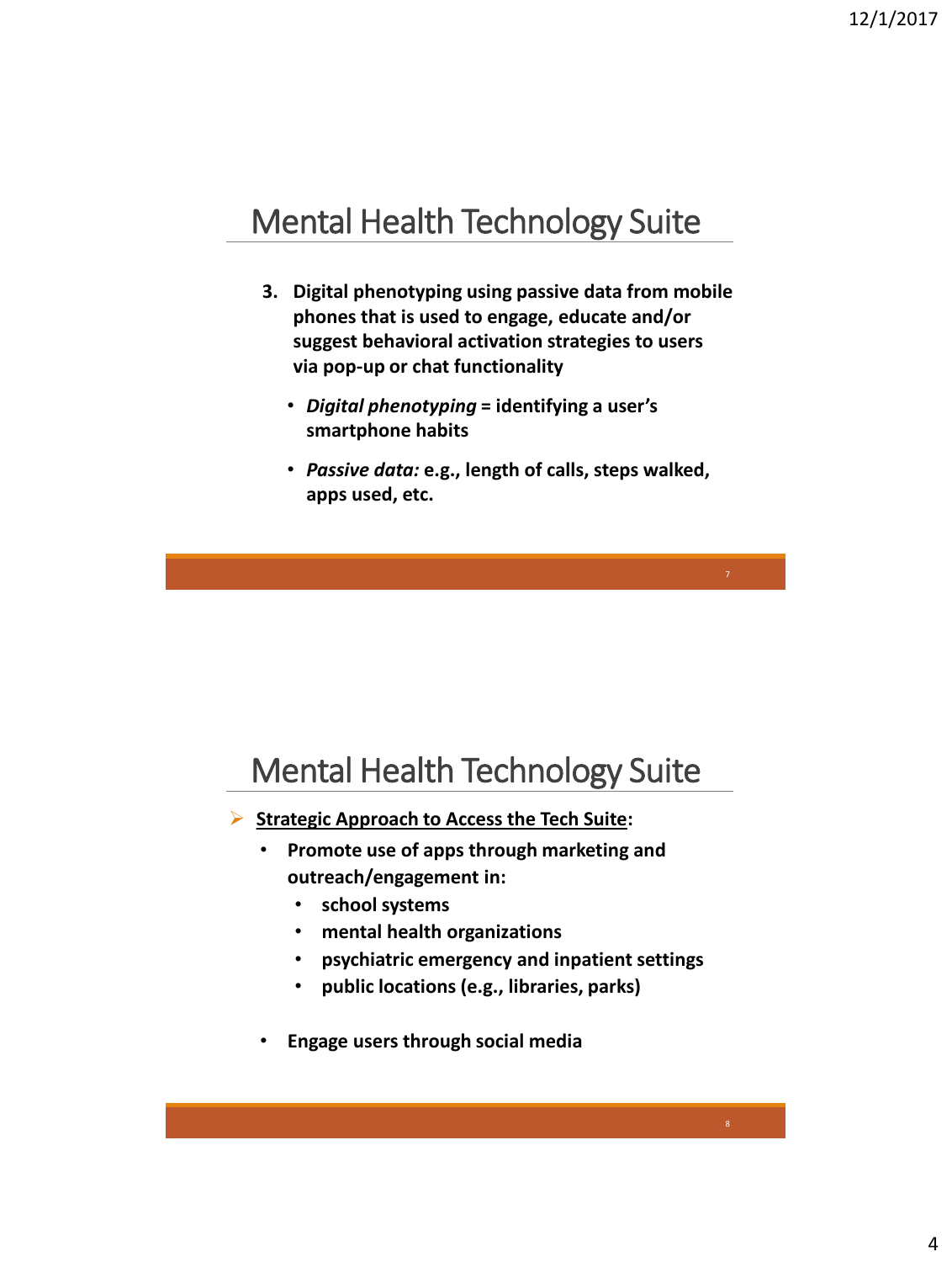## Cross-county Collaboration

- **Los Angeles County is the lead on this project**
	- **CalMHSA to act as the fiscal agent for participating counties**
	- **CalMHSA – not counties - will contract with technology vendors to implement the Suite**
- **Opportunity for collaboration** 
	- **Each county must seek individual MHSOAC approval**

9

• **Counties may add additional components to the suite** 

## LA County Learning Objectives

- **Can online social engagement effectively mitigate the severity of mental health symptoms?**
- **Can we learn to identify and tailor the most effective engagement and treatment strategies for participants using their passive mobile device data?**
- **Does this customized engagement and treatment approach translate into improved participant outcomes and reduced hospital readmissions?**
- **Do the effects, if any, vary by demographic, ethnographic, condition, intervention, strategy and/or delays in receiving interventions?**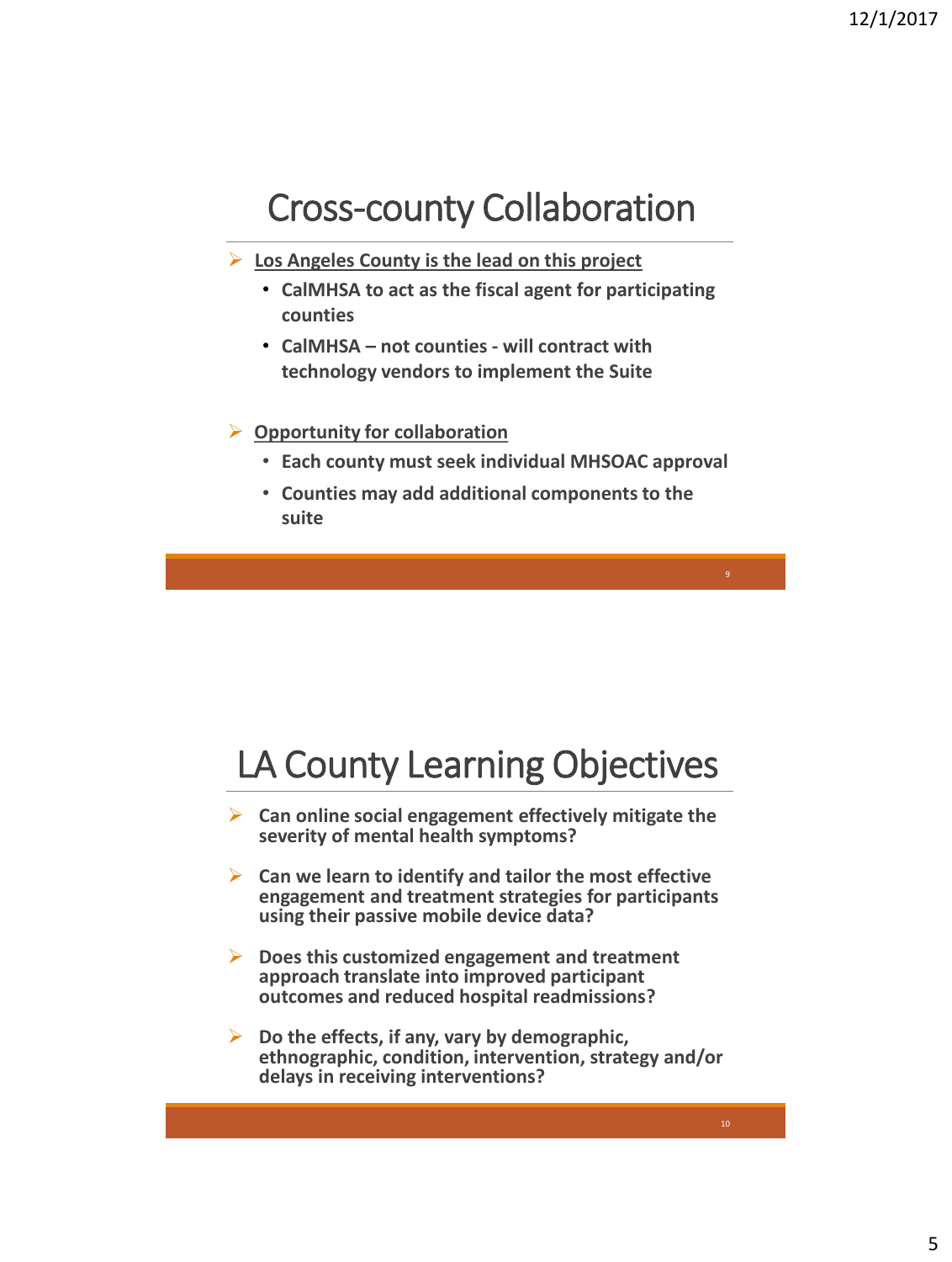## Orange County Proposed e-Housing and Transportation

#### **e-Housing App concept**

- **Matches participant to available housing/room and board based on filters selected**
- **Allows participant to contact a housing provider on their match-list**

#### **Transportation App concept**

- **Alerts participant of an upcoming appointment**
- **Instructs participant to scheduled appointment location**

# OC Learning Objectives

- **Does the real-time housing availability, "match" concept, and a simplified referral process improve linkage rates to housing?**
- **Does the app reduce time from detection of homelessness to linkage to housing?**
- **Does use of the app increase length of stay in housing compared to existing housing programs?**
- **Did the transportation app improve access and linkage to behavioral health services?**
- **Is improved engagement/participation in services effective in reducing relapse, reducing resource utilization and improving outcomes?**
- **Do these improvements, if any, vary by demographic, ethnographic, condition, intervention strategy and/or delays in receiving intervention?**

11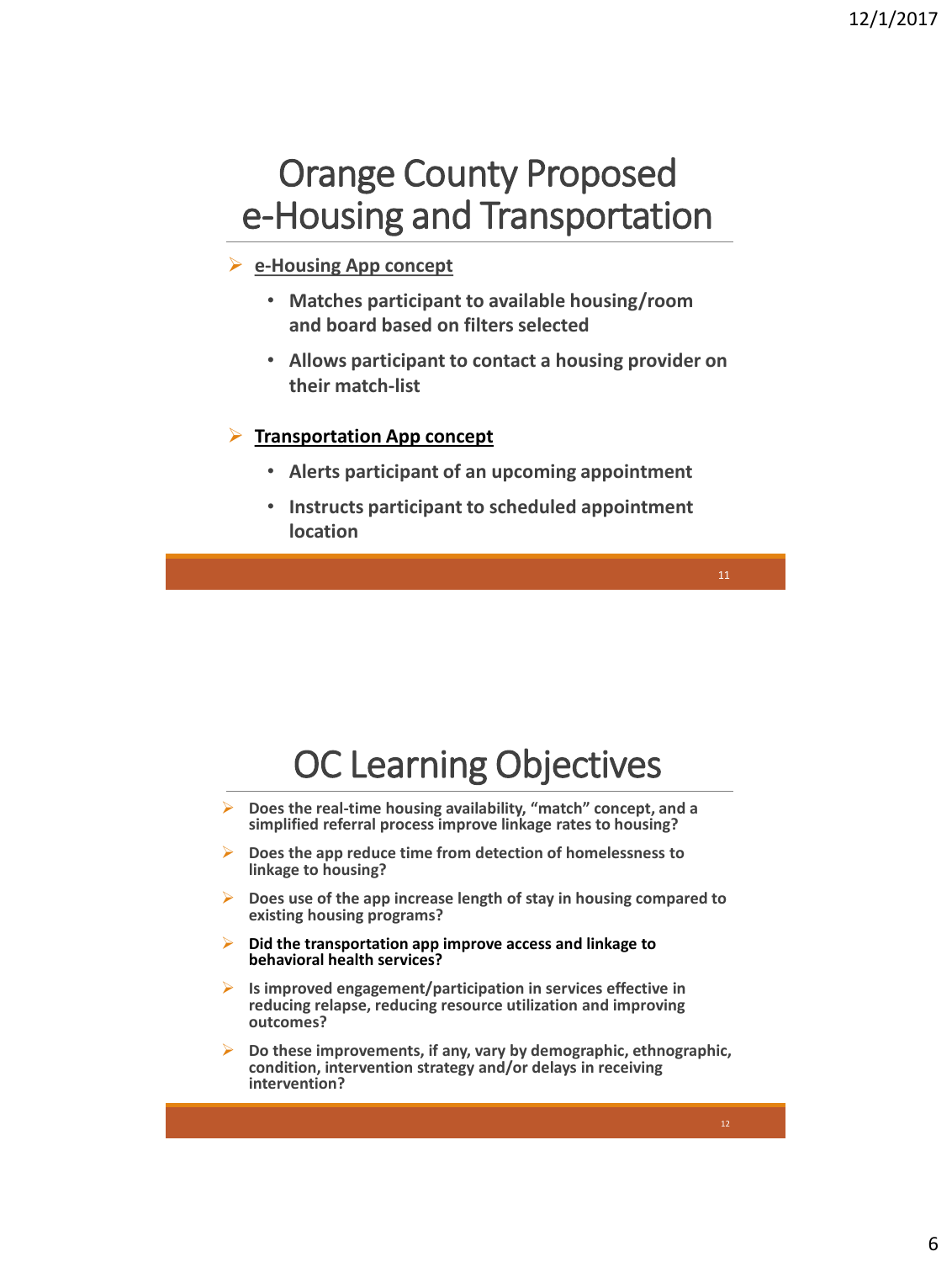### Next Steps

- **Orange County Innovation is seeking MHSA Steering Committee vote on two separate proposals:**
	- **LA County's Mental Health Technology Suite**
	- **Additional e-Housing and Transportation component**
- **Proposed Budget for both projects is** *UP TO***: \$15,000,000**
- **Depending on the features and project design developed through the community planning process, the final budget could be less than \$15,000,000 but will not exceed that amount.** 
	- **Final budget and project design will be presented to the Steering Committee at the conclusion of the community planning process**

# Questions?